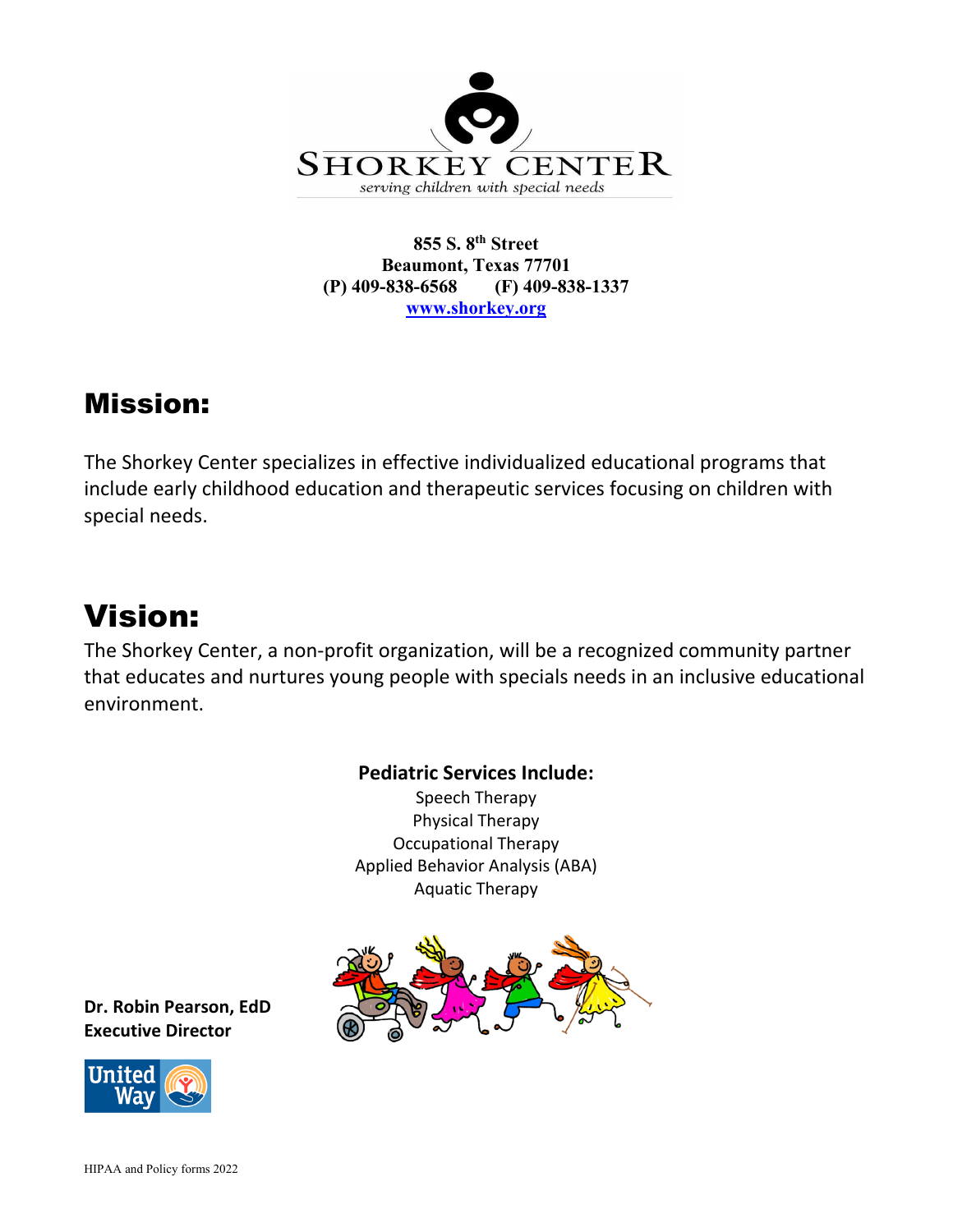

*The HIPAA Privacy Rule and Electronic Health Information Exchange in a Networked Environment*

### **SAFEGUARDS**

*This is one of a series of companion documents to The Nationwide Privacy and Security Framework for Electronic Exchange of Individually Identifiable Health Information (Privacy and Security Framework). This guidance document provides information regarding the HIPAA Privacy Rule as it relates to the Safeguards Principle in the Privacy and Security Framework.* 

**SAFEGUARDS PRINCIPLE:** Individually identifiable health information should be protected with reasonable administrative, technical, and physical safeguards to ensure its confidentiality, integrity, and to prevent unauthorized or inappropriate access, use, or disclosure.

#### **SAFEGUARDS AND THE HIPAA PRIVACY RULE**

The Safeguards Principle in the Privacy and Security Framework emphasizes that trust in electronic health information exchange can only be achieved if reasonable administrative, technical, and physical safeguards are in place. The HIPAA Privacy Rule supports the Safeguards Principle by requiring covered entities to implement appropriate administrative, technical, and physical safeguards to protect the privacy of protected health information (PHI). See 45 C.F.R. § 164.530(c). (See also the HIPAA Security Rule at 45 C.F.R. §§ 164.308, 164.310, and 164.312 for specific requirements related to administrative, physical, and technical safeguards for electronic PHI.)

The Privacy Rule's safeguards standard assures the privacy of PHI by requiring covered entities to reasonably safeguard PHI from any intentional or unintentional use or disclosure in violation of the Privacy Rule. The safeguards requirement, as with all other requirements in the Privacy Rule, establishes protections for PHI in all forms: paper, electronic, and oral. Safeguards include such actions and practices as securing locations and equipment; implementing technical solutions to mitigate risks; and workforce training. change can only be achieved if reasonable administrative, technical, and physical safeguards are in place. The HIPAA Privacy Rule supports the Safeguards Principle by requiring covered entities to implement appropriate administrative, technical, and physical safeguards to protect the privacy of protected health information (PHI). See 45 C.F.R. § 164.530(c). (See also the HIPAA Security Rule at 45 C.F.R. §§ 164.308, 164.310, and 164.312 for specific requirements related to administrative, physical, and technical safeguards for electronic PHI.)

The Privacy Rule's safeguards standard assures the privacy of PHI by requiring covered entities to reasonably safeguard PHI from any intentional or unintentional use or disclosure in violation of the Privacy Rule. The safeguards requirement, as with all other requirements in the Privacy Rule, establishes protections for PHI in all forms: paper, electronic, and oral. Safeguards include such actions and practices as securing locations and equipment; implementing technical solutions to mitigate risks; and workforce training.

The Privacy Rule's safeguards standard is flexible and does not prescribe any specific practices or actions that must be taken by covered entities. This allows entities of different sizes, functions, and needs to adequately protect the privacy of PHI as appropriate to their circumstances. However, since each covered entity chooses the safeguards that best meet its individual needs, the types of protections applied may not be the same across all participants exchanging electronic health information to or through a health information organization (HIO), and some participants may not be covered entities.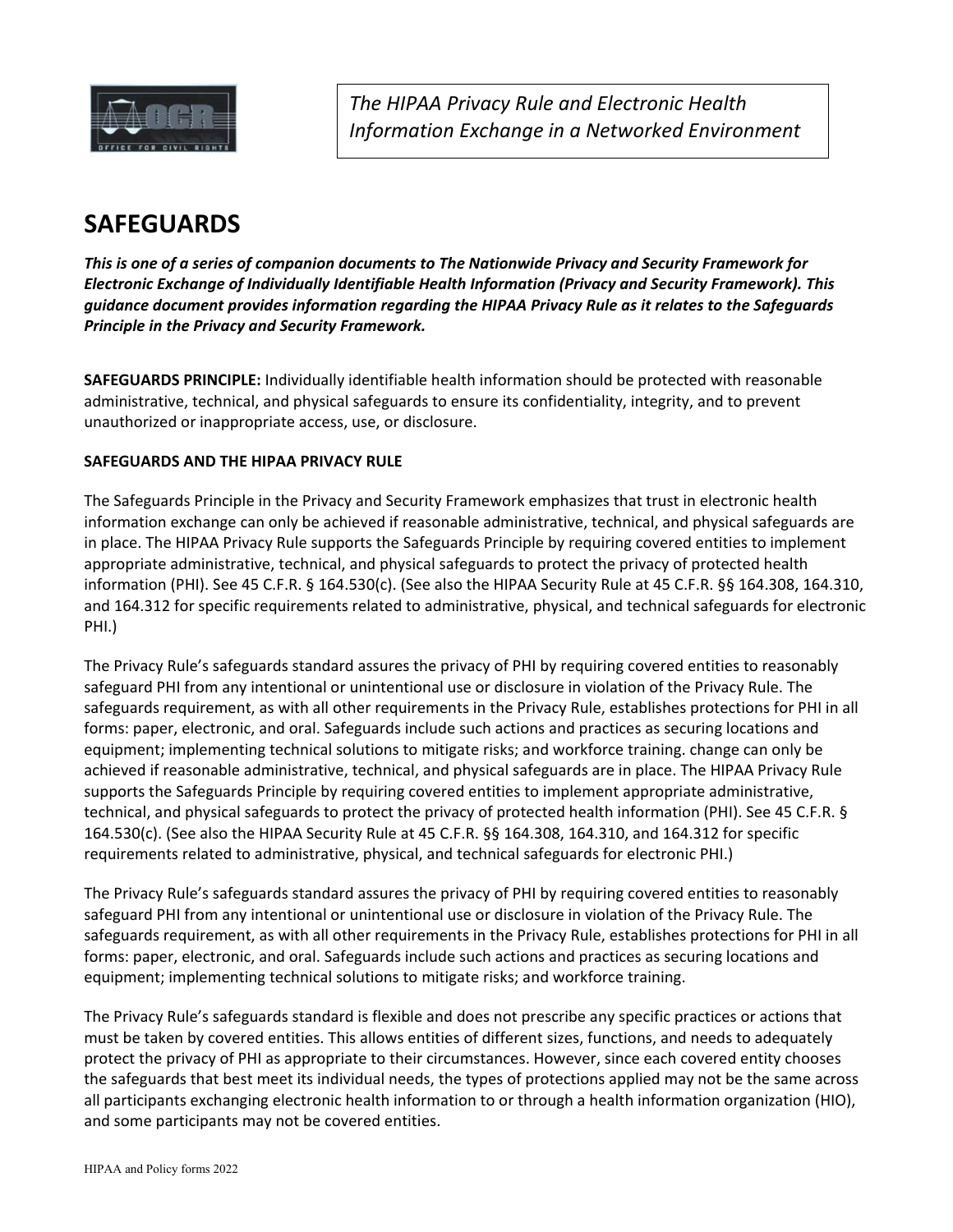

*The HIPAA Privacy Rule and Electronic Health Information Exchange in a Networked Environment*

When covered entities and others participate in electronic health information exchange with a HIO, the actual exchange of information may be facilitated and even enhanced if all participants adopt and adhere to the same or consistent safeguard policies and procedures. To that end, the flexibility of the Privacy Rule would allow covered entities and the HIO, as their business associate, to agree on appropriate, common safeguards that would apply to their electronic exchange of information. In addition, as a requirement of participation in the electronic health information exchange with the HIO, these commonly agreed to safeguards also could be extended to other participants, even though they are not covered entities. For example, HIO participants may agree to use a common set of procedures and mechanisms to verify the credentials of and to authenticate persons requesting and accessing information through the network or to apply the same standard training for persons who utilize the network.

Common safeguards policies can be formalized through a business associate agreement, data sharing agreement, or any other contract mechanism, and may include enforcement mechanisms and penalties for breaches and violations. A HIO also may establish and centrally control the exchange network, network equipment, and exchange conduits, so that the exchange process itself is protected by a single set of safeguards and security mechanisms.

#### **FREQUENTLY ASKED QUESTIONS**

- **Q1: Does the HIPAA Privacy Rule permit a covered health care provider to e-mail or otherwise electronically exchange protected health information (PHI) with another provider for treatment purposes?**
- A1: Yes. The Privacy Rule allows covered health care providers to share PHI electronically (or in any other form) for treatment purposes if they apply reasonable safeguards when doing so. Thus, for example, a physician may consult with another physician by e-mail about a patient's condition, or health care providers may electronically exchange PHI to and through a health information organization (HIO) for patient care.

#### **Q2: How may the HIPAA Privacy Rule's requirements for verification of identity and authority be met in an electronic health information exchange environment?**

A2: The Privacy Rule requires covered entities to verify the identity and authority of a person requesting protected health information (PHI), if not known to the covered entity. See 45 C.F.R. § 164.514(h). The Privacy Rule allows for verification in most instances in either oral or written form, although verification does require written documentation when such documentation is a condition of the disclosure. The Privacy Rule generally does not include specific or technical verification requirements and thus, can flexibly be applied to an electronic health information exchange environment in a manner that best supports the needs of the exchange participants and the health information organization (HIO). For example, in an electronic health information exchange environment:

- Participants can agree by contract or otherwise to keep current and provide to the HIO a list of authorized persons so the HIO can appropriately authenticate each user of the network.

-For persons claiming to be government officials, proof of government status may be provided by having a legitimate government e-mail extension (e.g., xxx.gov).

-Documentation required for certain uses and disclosures may be provided in electronic form, such as scanned images or pdf files.

-Documentation requiring signatures may be provided as a scanned image of the signed documentation or as an electronic document with an electronic signature, to the extent the electronic signature is valid under applicable law.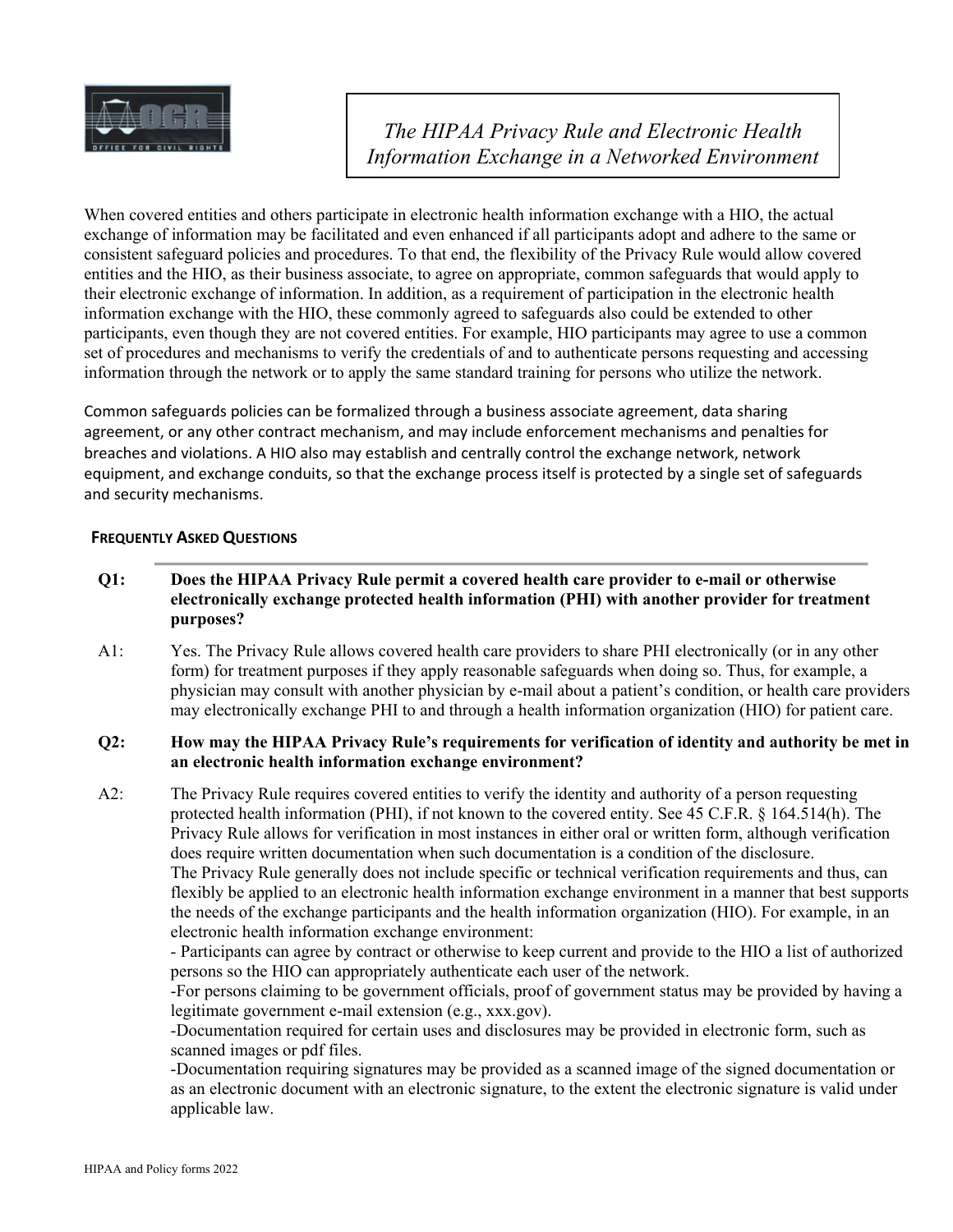#### **Q3: Does the HIPAA Privacy Rule permit health care providers to use e-mail to discuss health issues and treatment with their patients?**

A3: Yes. The Privacy Rule allows covered health care providers to communicate electronically, such as through e-mail, with their patients, provided they apply reasonable safeguards when doing so. See 45 C.F.R. § 164.530(c). For example, certain precautions may need to be taken when using e-mail to avoid unintentional disclosures, such as checking the e-mail address for accuracy before sending or sending an email alert to the patient for address confirmation prior to sending the message. Further, while the Privacy Rule does not prohibit the use of unencrypted e-mail for treatment-related communications between health care providers and patients, other safeguards should be applied to reasonably protect privacy, such as limiting the amount or type of information disclosed through the unencrypted e-mail. In addition, covered entities will want to ensure that any transmission of electronic protected health information is in compliance with the HIPAA Security Rule requirements at 45 C.F.R. Part 164, Subpart C.

Note that an individual has the right under the Privacy Rule to request and have a covered health care provider communicate with him or her by alternative means or at alternative locations, if reasonable. See 45 C.F.R. § 164.522(b). For example, a health care provider should accommodate an individual's request to receive appointment reminders via e-mail, rather than on a postcard, if e-mail is a reasonable, alternative means for that provider to communicate with the patient. Similarly, however, if the use of unencrypted email is unacceptable to a patient who requests confidential communications, other means of communicating with the patient, such as by more secure electronic methods, or by mail or telephone, should be offered and accommodated.

Patients may initiate communications with a provider using e-mail. If this situation occurs, the health care provider can assume (unless the patient has explicitly stated otherwise) that e-mail communications are acceptable to the individual. If the provider feels the patient may not be aware of the possible risks of using unencrypted e-mail or has concerns about potential liability provider can alert the patient of those risks, and let the patient decide whether to continue e-mail communications.

#### Q4: **Does the HIPAA Privacy Rule allow covered entities participating in electronic health information exchange with a health information organization (HIO) to establish a common set of safeguards?**

A4: Yes. The Privacy Rule requires a covered entity to have in place appropriate administrative, technical, and physical safeguards to protect the privacy of protected health information (PHI), including reasonable safeguards to protect against any intentional or unintentional use or disclosure in violation of the Privacy Rule. See 45 C.F.R. § 164.530(c). Each covered entity can evaluate its own business functions and needs, the types and amounts of PHI it collects, uses, and discloses, size, and business risks to determine adequate safeguards for its particular circumstances.

With respect to electronic health information exchange, the Privacy Rule would allow covered entities participating in an exchange with a HIO to agree on a common set of privacy safeguards that are appropriate to the risks associated with exchanging PHI to and through the HIO. In addition, as a requirement of participation in the electronic health information exchange with the HIO, these commonly agreed to safeguards also could be extended to other participants, even if they are not covered entities. A common or consistent set of standards applied to the HIO, and its participants may help not only to facilitate the efficient exchange of information, but also to foster trust among both participants and individuals.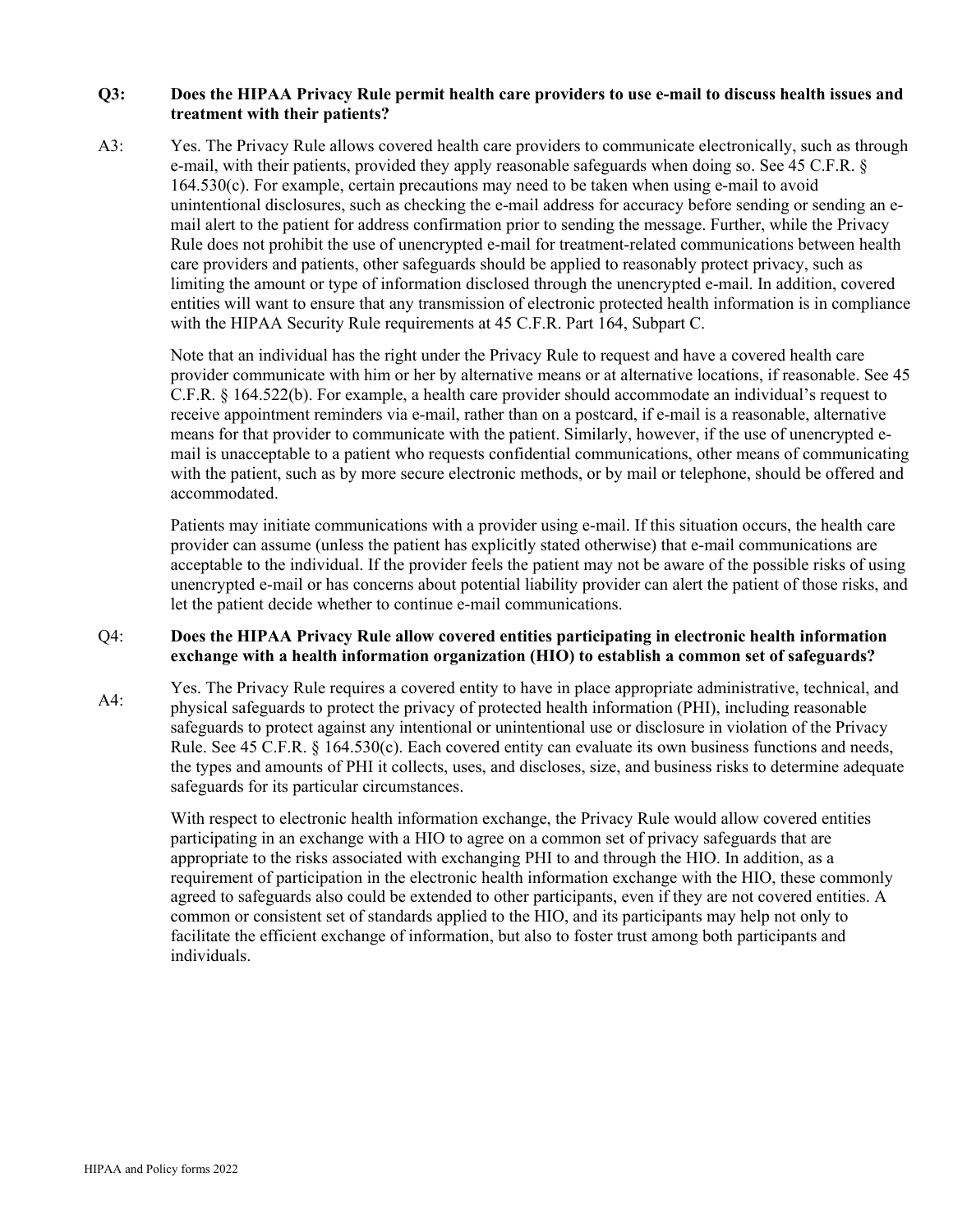#### **Use and Disclosure of Information:**

This authorization must be signed within the Intake Packet and will be effective from the date of signature unless revoked or terminated by the patient or guardian.

#### Right to Revoke or Terminate Authorization:

You may revoke or terminate this authorization by submitting a written revocation to the Shorkey Center. You should contact the privacy official or other authorized representative to terminate this authorization.

#### Potential for Re-disclosure:

The person or organization to which health information is sent may repeatedly disclose health information that is identified by this authorization. The privacy of this information may not be protected under the federal privacy regulations.

#### **NOTICE OF PRIVACY POLICY AND PRACTICES**

#### **Purpose of this Notice**

Shorkey Center respects the privacy of personal information and understands the importance of keeping this information confidential and secure. This notice describes how we protect the confidentiality of the personal information we receive. Our practices apply to current and former clients/patients.

We treat personal information securely and confidentially. We limit access to personal information to only those persons who need to know that information to provide the best of care. These persons are trained on the importance of safeguarding this information and must comply with our procedures and applicable laws.

Our commitment to you, our patient, is to protect your information from improper use, we will only use the information for the following purposes.

- 1. We will use the information within Shorkey Center to deliver the best possible care to you.
- 2. We may share the information with a company that works for us.
- 3. We may share it with others only when necessary to perform a service for you or if Shorkey Center is legally required to do so.

#### **Shorkey Center does not share any client information with third-party marketers.**

For more information, you can contact the Privacy Officer, at (409) 838-6568 or at 855 S. Eighth Street, Beaumont, TX 77701. **Your Health Information Rights**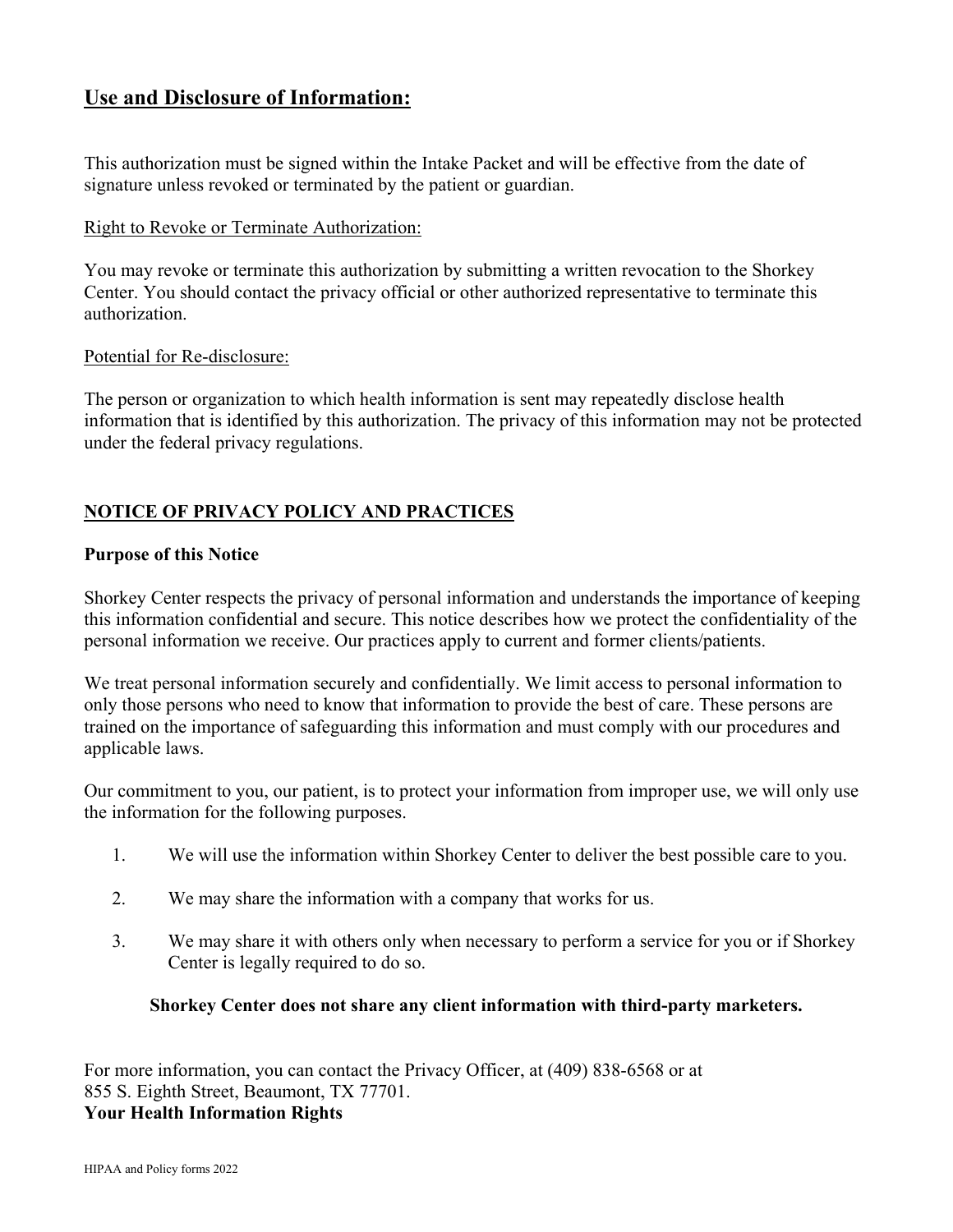Although your health record is the physical property of this office, the information belongs to you. You have a right to:

- Obtain a paper copy of this notice of information practice upon request
- Inspect and copy your health record as provided for in 45 CFR 164.524
- Amend your health record as provided in 45 CFR 164.528
- Obtain an accounting of disclosures of your health information as provided in 45 CFR 164.528
- Request communications of your health information by alternative means or at alternative locations
- Request a restriction on certain uses and disclosures of your information as provided by 45 CFR 164.522 and
- Revoke your authorization to use or disclose health information except to the extent that action has already been taken

#### **Our Responsibilities**

Our office is required to:

- Maintain the privacy of your health information
- Provide you with this notice as to our legal duties and privacy practices with respect to information we collect and maintain about you
- Abide by the terms of this notice
- Notify you if we are unable to agree to a requested restriction, and
- Accommodate reasonable requests you may have to communicate health information; by alternative means or at alternative locations

We reserve the right to change our practices and to make the new provisions effective for all protected health information we maintain. Should our information practices change, we will mail a revised notice to the address you have supplied to us.

We will not use or disclose your health information without your authorization, except as described in this notice. We will also discontinue to use or disclose your health information after we have received a written revocation of the authorization according to the procedures included in the authorization.

#### **For More Information or to Report a Problem**

If you have questions and would like additional information, you may contact the Center's Privacy Officer, at (409) 838-6568.

If you believe your privacy rights have been violated, you can file a complaint with the Center's Privacy Officer or with the Office for Civil Rights, U.S. Department of Health and Human Services. There will be no retaliation for filing a complaint with either the Privacy Officer or the Office for Civil Rights. The address for the OCR is listed below:

Office for Civil Rights U.S. Department of Health and Human Services 200 Independence Avenue, S.W. Room 509F, HHH Building Washington, DC 20201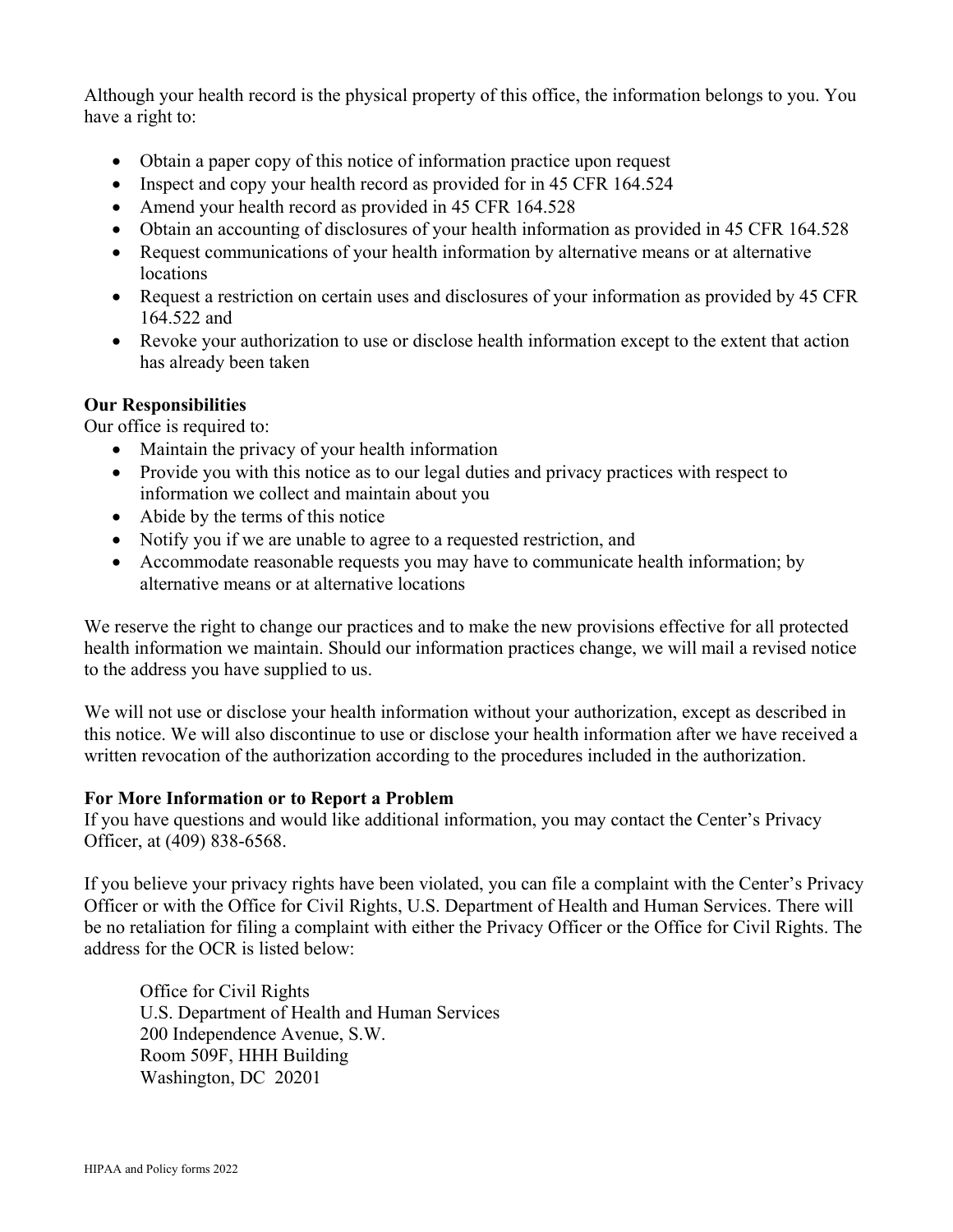

#### **Agreement to Pay**

I understand by signing this agreement I accept full responsibility for payment of charges incurred by me for services received. I understand the Shorkey Education and Rehabilitation Center will attempt to the best of its ability to obtain reimbursement for said services from my insurance carrier directly, as stated in the paragraph below, but that I will be liable for all deductibles, co-payments, and services not covered by my insurance policy unless such liability is expressly waived by state or federal law. I agree to pay reasonable attorney's fees and cost of collection of any past due client balances if this account is referred to an attorney or agency for collection.

#### **Assignment of Benefits Authorization**

I understand my signature below requests that payment of authorized Medicaid and other health insurance carrier benefits be made either to me or on my behalf to Shorkey Education and Rehabilitation Center for services furnished to me or my dependent. I authorize any holder of medical information about me or my dependant to release the Health Insurance Claim Form to any insurance carriers, and its agents any information needed to determine these benefits or the benefits payable for related services.

#### **Authorization to Release Medical Information**

I hereby authorize Shorkey Education and Rehabilitation Center and/or its billing agent and any licensing organizations to review and obtain copies of medical records or insurance information as they relate to my therapy, reimbursement for charges and for care coordination, quality improvement, accreditation, or licensing reviews. I also herby authorize Shorkey Education and Rehabilitation Center and/or its billing agent to furnish to my insurance carriers and other providers, any medical history and proof of services. A photocopy is as valid as the original.

#### **Release of Liability**

I agree to release from and hold harmless from any expenses or claims of any nature, legal or otherwise, the Shorkey Center, its agents, employees and/or representatives, for any injuries sustained by the participant in any activity within the Shorkey Center, save and except for claims arising solely from negligence of the Shorkey Center, its agents, employees and/or representatives.

#### **I understand that I will be responsible for any balance not paid by my insurance company.**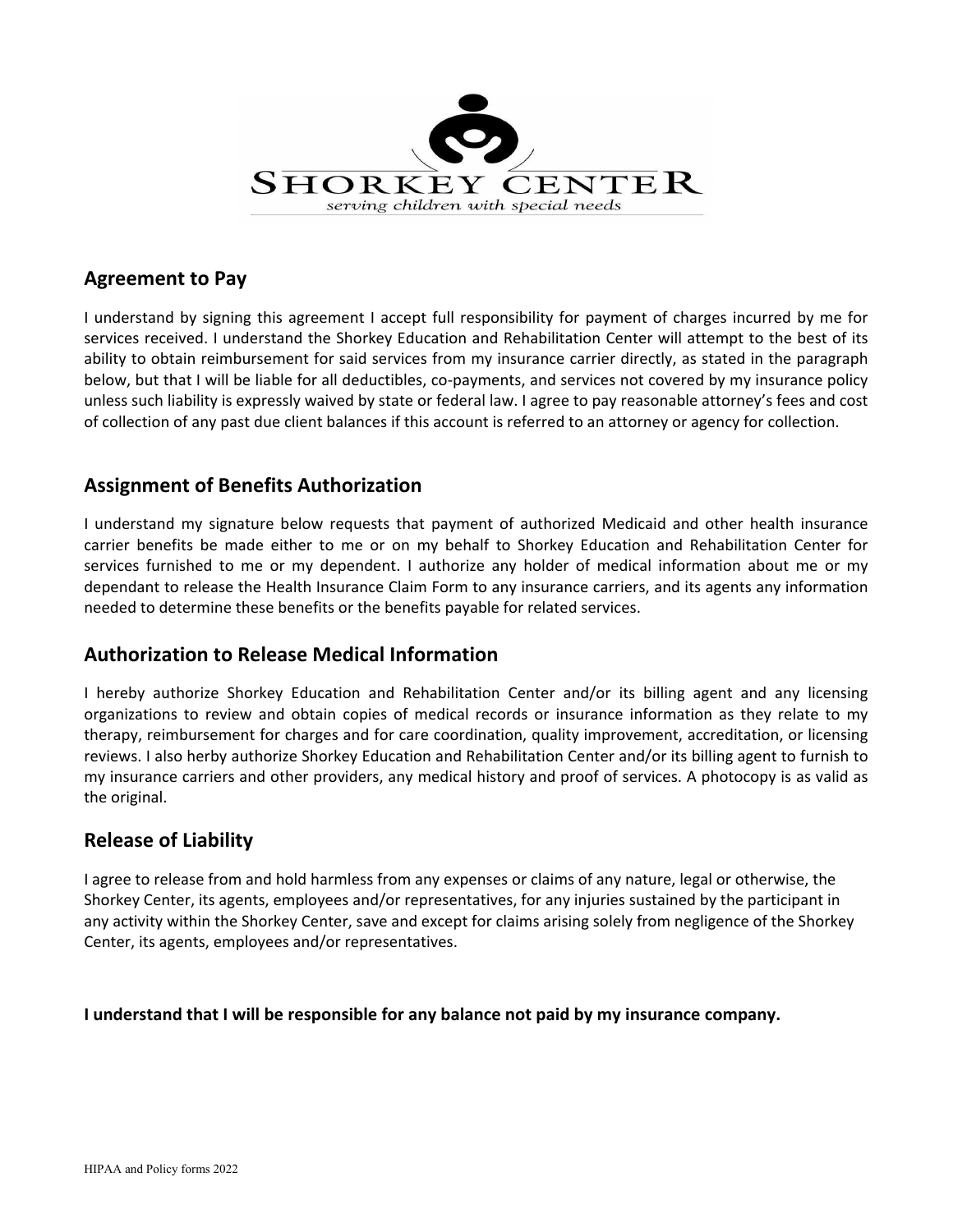

#### ATTENDANCE

To maximize the benefits of therapy, it is particularly important that all scheduled appointments be attended. The consistency of attending therapy sessions assures that your child will obtain maximum treatment benefits and assist in meeting their goals. A missed or late appointment disrupts therapy schedule that impacts both you and other patients.

Shorkey Center's mission is to help every child achieve his or her goal. Time availability is a valuable commodity. If your child is discharged from our practice for attendance reasons but reinstatement; your child will be placed on a waiting list for an available opening.

In signing this form, you are indicating that you understand Shorkey Center's attendance policy and the consequences of not keeping your appointments. We anticipate that you will adhere to the following:

- 1. I understand that any appointment missed for any reason which is not rescheduled in the same week is considered an absence.
- 2. I understand that missing three scheduled therapy appointments in a six-month period is grounds for discharge from therapy. If I must cancel the appointment due to an illness or emergency, I will contact the office as soon as possible. Family emergencies are taken into consideration.
- 3. Three times tardy for therapy equals an absence.
- 4. I agree to call to cancel my appointments at least 24 hours in advance. If I do not call to cancel, and do not attend therapy, this will be considered a "No Show" absence.
- 5. I understand that two "No Show" absences, within a 6-month period, are grounds for discharge from therapy.
- 6. I understand that if I do not cancel my appointment(s), no later than the scheduled time of the appointment, I can be charged \$15.00 for each therapy that is scheduled for that day. The No-Show absence fee will be due upon my return to therapy.
- 7. I understand that my physician or primary service coordinator will be notified of my failure to show / attend appointments and the resulting discharge from therapy.
- 8. I understand if I arrive 15 minutes late, I may not receive therapy that day, depending on the session plan and scheduled activities.
- 9. While my child is attending therapy, I may leave during their session. But I must leave a contact number in case of an emergency and will return 10 minutes prior to the end of the session(s). I understand if I am late returning to pick up my child from their session, I will be required to stay at the Center for my child's future appointments.

*No Show Fee –* I understand that if I do not cancel my appointment(s) PRIOR to the scheduled time of the appointment, I will be charged \$15.00 for each therapy missed. The No-Show fee will be due upon my return to therapy.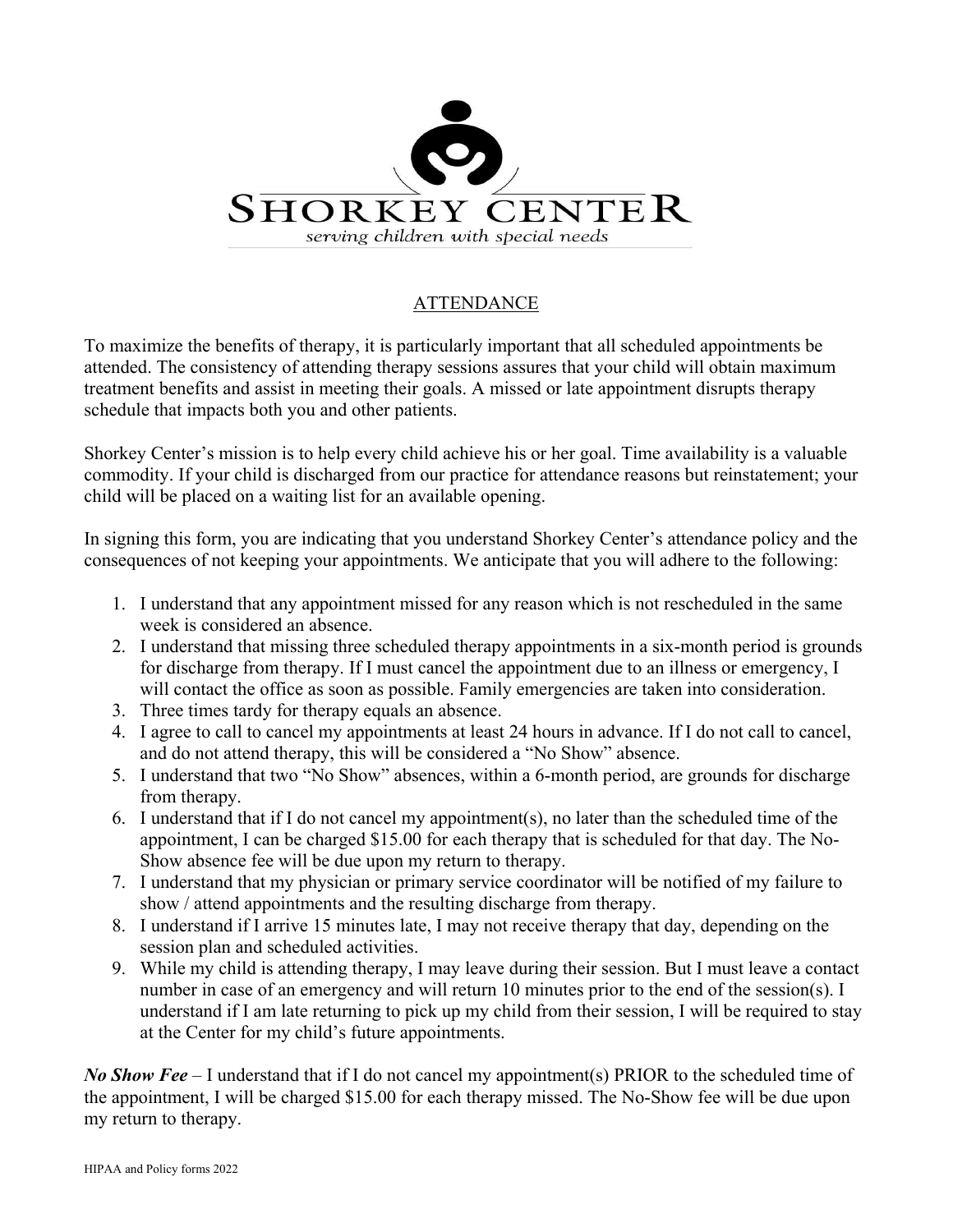### **SAFETY**

#### *Recordings, Photos, and Videos*

Children are not recorded, photographed, or videoed without parental consent, therapist consent, teacher consent, or Executive Director approval even if it is your own child. This is to maintain HIPAA compliance, exploitation, privacy, and safety of all persons in the Center.

#### *Gun-Free Zone*

Gun-Free School Zone Act prohibits any unauthorized individual from knowingly possessing a firearm within one thousand feet of a school.

#### *No Outside Food - Peanut-Free Zone*

Due to the high needs of our service population, medically fragile clientele, and immune compromised patients, no outside food is permitted in the Shorkey Center.

#### *Gang-free zone?*

A gang-free zone is a designated area around a specific location where prohibited gang related activity is subject to increased penalty under Texas law. The specific locations include day care centers. The gang-free zone is within one thousand feet of your childcare center. For more information about what constitutes a gang-free zone, please consult sections 71.028 and 71.029 of the Texas Penal Code.

#### *POOL*

*\*\*\*\*Please do not attend aquatic therapy or adaptive aquatics when there is a potential risk of diarrhea. Please call to schedule as land (Gym) therapy.*

*Swim Diapers Required – no regular diapers / Pampers, or cloth diapers in the pool.*